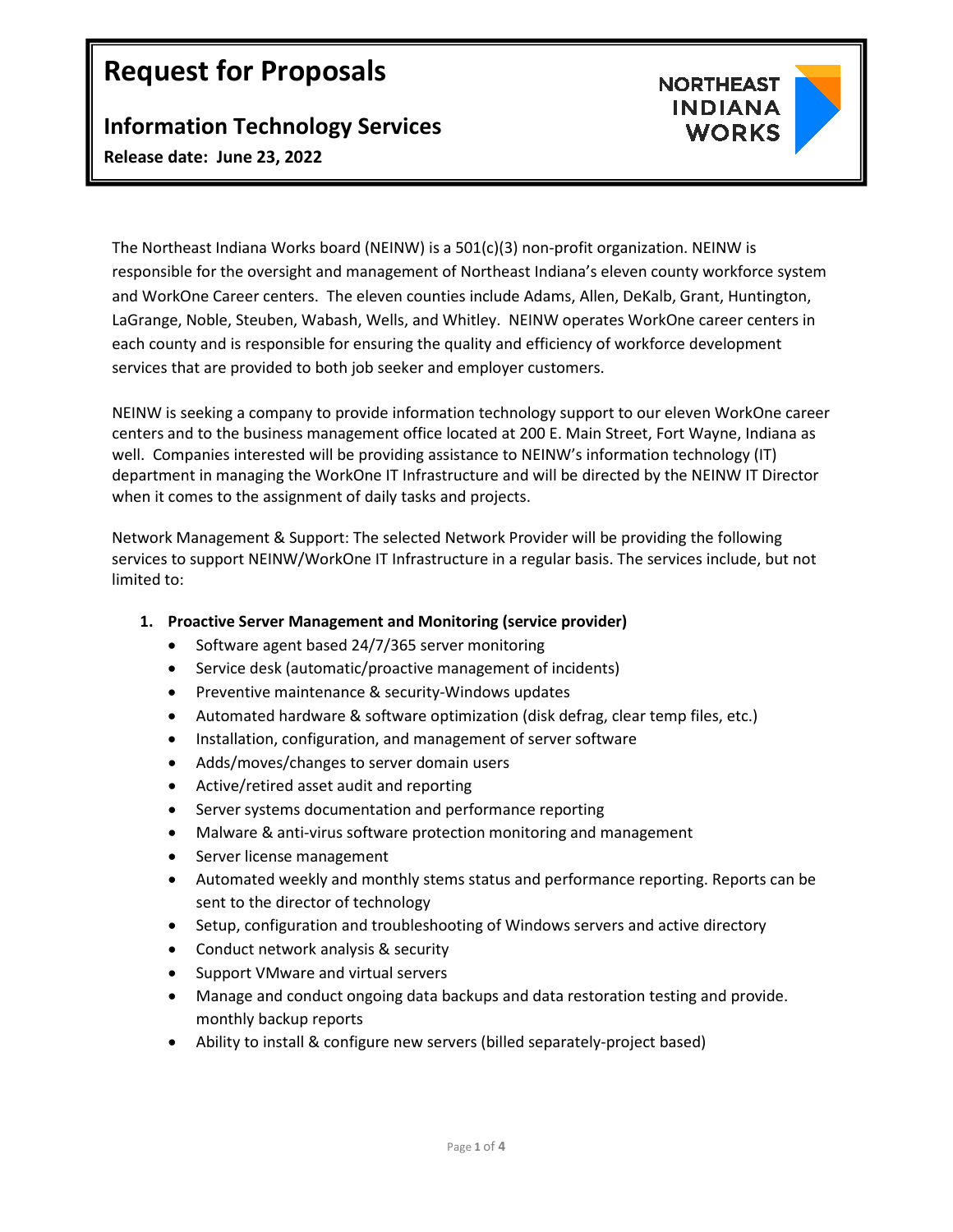# **2. Proactive Network & Firewall Management and Monitoring (service provider)**

- Setup, configuration, monitoring and troubleshooting of Meraki firewalls
- Review of firewall security protocols and VPN access
- Firewall configuration changes and updates
- Configuration of secured VPN access for remote users and to outside systems as needed
- Segregation of networks and systems as required for enhanced security
- Ensuring appropriate security protocols and access methods for all wireless access points
- Configuration and implementation of Intrusion Prevention System and Web filtering on Meraki firewall
- Configuration and maintenance of network switches and other network infrastructure

# **3. Proactive Environment Management and Administration**

- Bi-Weekly Technology Management Meetings
- License compliance monitoring and license management
- Comprehensive Disaster Recovery Plan

# **4. Workstation/Laptop Management**:

**NOTE:** Workstations/laptops managed by NEINW's local IT staff, but service provider may be asked to provide additional support as needed (up to approximately 6 hours per month) with the following tasks:

- Desktop and laptop computer support (remote/onsite support as needed)
- Staging and preparation of desktop and laptop computers as needed
- Installation & troubleshooting of equipment and associated software

# **Availability**

- Business hours are Monday through Friday, 8:00 a.m.-5:00 p.m.
- Two hour minimum response time is expected during business hours.
- Four hour minimum response time is expected during off-hours.
- Assistance may be needed after business hours for emergency situations as needed. Example: Alerted of a server failure on a Saturday evening.

# **Pricing should be detailed and include the following:**

- Network Management and Support: Flat monthly rate for bullets 1, 2 and 3 referenced above
- Workstation/Laptop Management: Bullet 4 referenced above
- Computer Support Rate: (onsite and remote support)
	- o During business hours
	- o After business hours
- Service Call: Flat rate that covers travel to all NEINW/WorkOne locations
- Standard server migration average cost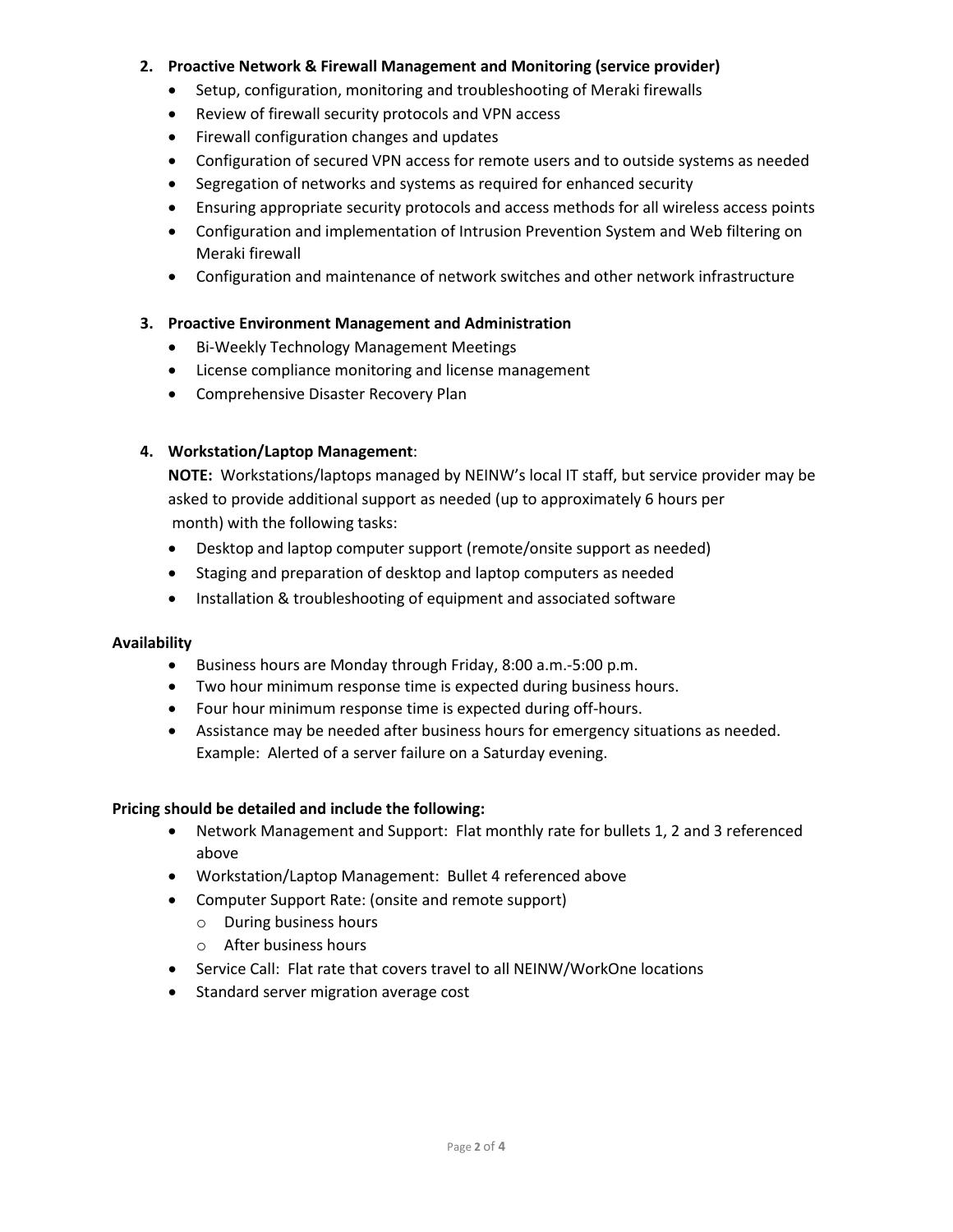#### **Overview of Current Environment:**

#### • **Number of NEINW users**

There are approximately 100 users being filtered by Proofpoint.

- o Business Management office: Approximately 15 users
- o Main sites: Approximately 25 users per site.
- o Affiliate sites: Approximately 3 users per site

# • **NEINW locations**

There are a total of 12 locations. A list of WorkOne Northeast career center current locations and hours of operation can be found on the NEINW.org website <https://neinworks.org/workone-locations/>

- o Business Management office: 200 E. Main Street, Suite 910, Fort Wayne
- o Three main sites: Allen, DeKalb and Grant counties
- o Eight affiliate sites: Adams, Huntington, LaGrange, Noble, Steuben, Wabash, Wells and Whitley counties

# • **Status of current hardware and software**

PC/Server hardware is supposed to be rotated out every 5 years, but some servers over 5 years old. Switches vary, with some switches around a year old, and other switches up to 5 years old. Workstations and laptops use Windows 10 Pro.

| <b>Device Type</b>                | # of<br><b>Devices</b> | Manufacturer |
|-----------------------------------|------------------------|--------------|
| <b>Terminal server</b>            | $\mathbf{1}$           | Dell         |
| Office 365                        |                        |              |
| Domain controller server & backup | 3                      | Dell         |
| Data server                       | $\mathbf{1}$           | Dell         |
| Internal backup server            | $\mathfrak{p}$         | Dell         |
| External backup server            | $\mathfrak{p}$         | Dell         |
| <b>Financial servers</b>          | 2                      | Dell         |
| Inventory server-virtual          | $\mathbf{1}$           |              |
| Meraki firewall                   | 13                     | Cisco        |

#### • **Number of servers and firewalls**

**NOTE:** The following changes will take effect in 2022:

• Financial servers will be reduced to zero instead of two